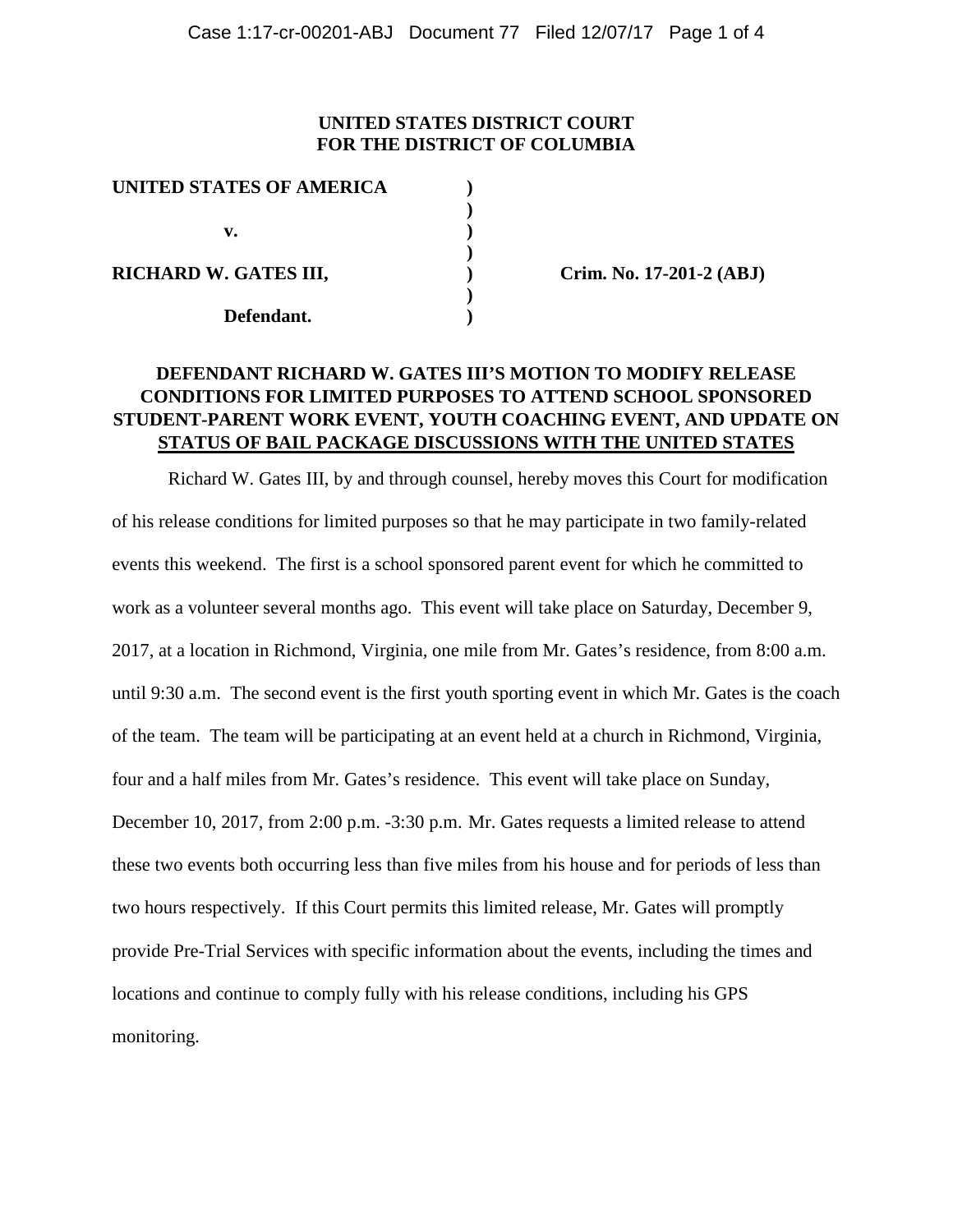#### Case 1:17-cr-00201-ABJ Document 77 Filed 12/07/17 Page 2 of 4

Mr. Gates, through counsel, also seeks to update this Court as to the progress of discussions with the United States about reaching a jointly agreed upon bail package to present to this Court. This past week, the defense has presented the Office of Special Counsel ("SCO") with two individuals who are willing to pledge real property towards securing Mr. Gates's bail in addition to potential pledges of real property that Mr. Gates has previously provided with details described further below. Both individuals have been interviewed telephonically by the SCO respectively on Monday, December 4, 2017, and Wednesday, December 6, 2017. Counsel for Mr. Gates will present the specifics of these pledges and the identities of the pledgors under seal for this Court's consideration when counsel files the full bail package for the court's consideration following its discussions with the SCO. In the meantime, counsel has requested that the SCO not divulge publicly the names of these individuals out of respect for their privacy while the SCO considers their pledges. With the addition of these two potential pledgors to Mr. Gates's bail package proposal to the SCO, the total value of Mr. Gates's bail proposal will total in excess of his \$5 million unsecured bond. Counsel gave the SCO by hand a written proposal of the bail package on Wednesday, December 6, 2017, during a face-to-face meeting and also transmitted same by electronic mail.

It continues to be the goal of counsel to seek agreement on a bail package before presenting it to the Court and counsel believes good progress has been made especially this week with the SCO having interviewed two potential pledgors of real property. Counsel understands that this Court cannot make any major modifications to Mr. Gates's bail conditions beyond temporary limited ones without a bail package having been presented for the court's consideration. However, counsel submits this update to correct any misimpression that counsel for Mr. Gates has not diligently worked towards a jointly agreeable bail package.

2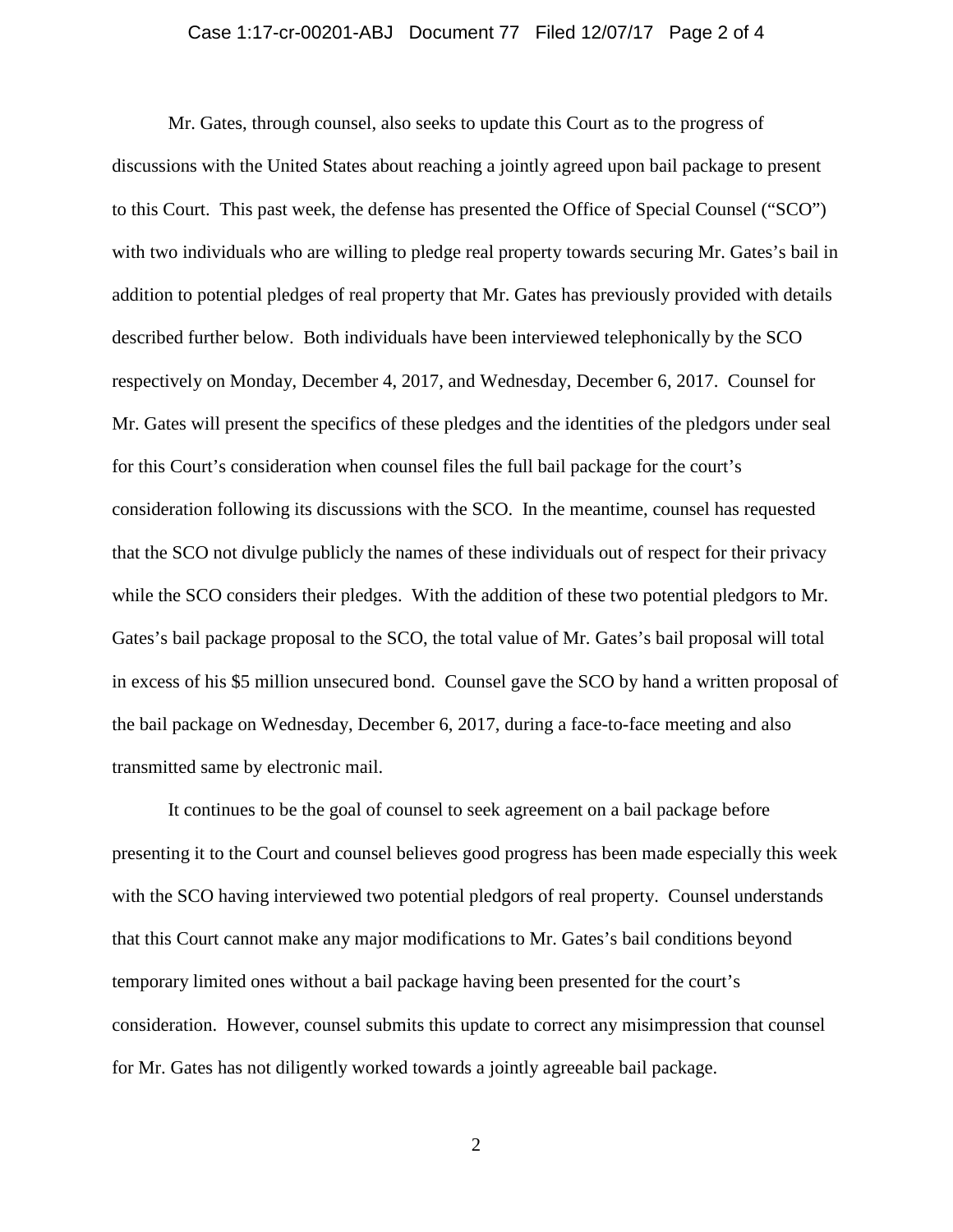#### Case 1:17-cr-00201-ABJ Document 77 Filed 12/07/17 Page 3 of 4

Particularly in need of clarification and correction is the SCO's assertion made in its pleading filed on December 1, 2017 (ECF #68). In that pleading, the SCO represents to this Court that: that "the defendant has even failed to make available for inspection by the government . . . the paperwork with respect to his residence." In fact, the SCO has been in receipt of the real estate appraisal for Defendant's home since November 14, 2017, at 7:50 p.m. (the appraisal was emailed to SCO attorney Greg Andres at that time and date). Similarly, as set forth in Mr. Gates's pleading filed on November 16, 2017 (ECF #49), the SCO has been in possession of the contact information for the mortgage company holding the note on Mr. Gates's residence as previously requested by the SCO as well as a letter authorizing that mortgage company to speak with the SCO since November 8, 2017, and November 7, 2017, respectively. Also on November 14, 2017, at 7:50 p.m., the SCO was given account information for Mr. Gates's retirement accounts that he sought to make part of his bail package. Counsel for Mr. Gates believes it has worked in good faith with the SCO to provide the requested information in order to jointly finalize an acceptable bail package for Mr. Gates that it can then present to the court for consideration.

Counsel for Mr. Gates conferred with the United States prior to the filing of this motion and the United States opposes Mr. Gates's request.

3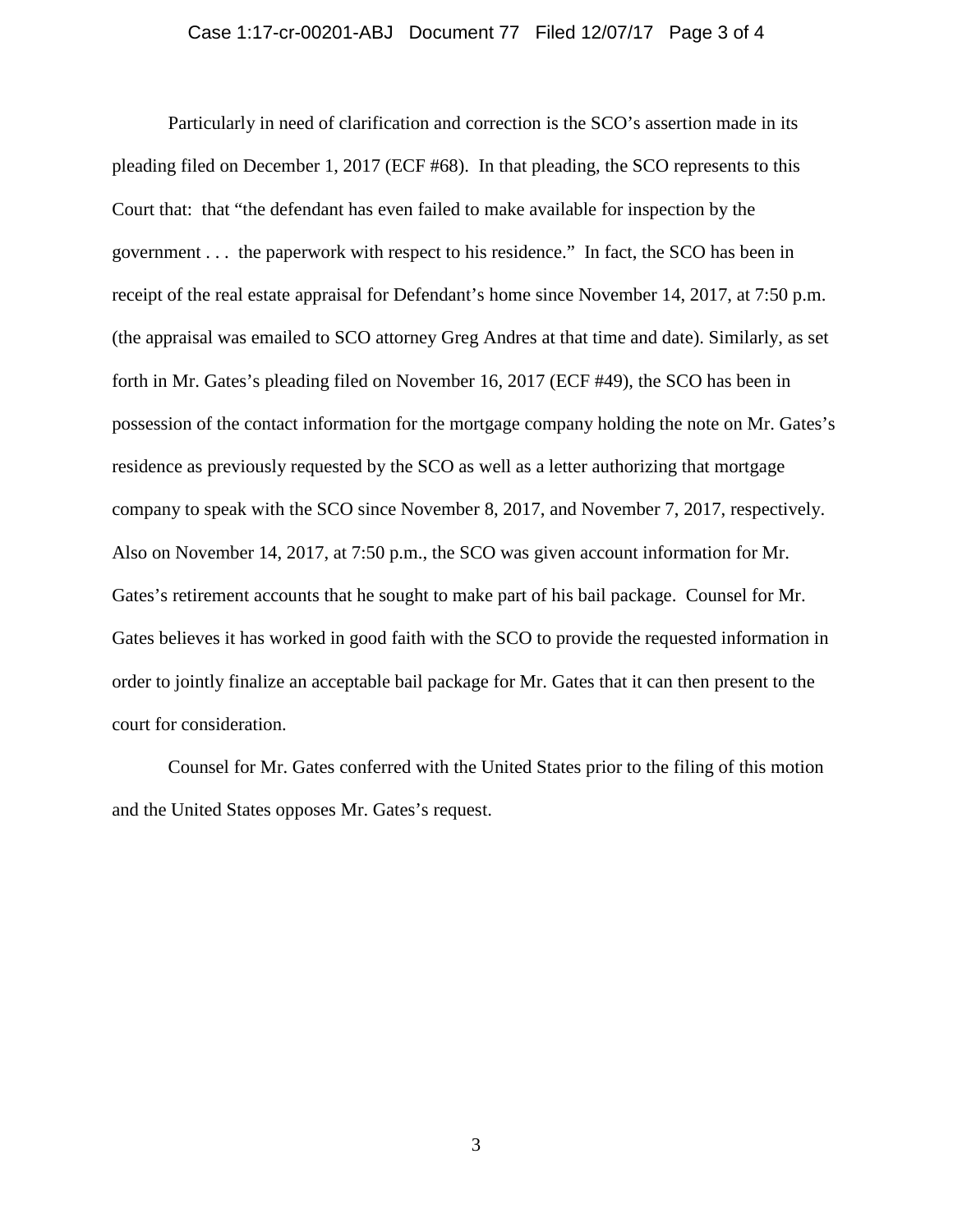#### Case 1:17-cr-00201-ABJ Document 77 Filed 12/07/17 Page 4 of 4

WHEREFORE, Mr. Gates hereby respectfully moves this Court to modify his release

conditions for limited purposes so that he can participate in a school sponsored parent-student

event and fulfill his coaching duties at a youth sports event.

Respectfully submitted,

*\_/s/Shanlon Wu*\_\_\_\_\_\_\_\_\_\_\_\_\_\_\_ Shanlon Wu D.C. Bar No. 422910 Wu, Grohovsky & Whipple, PLLC Ronald Reagan Building and International Trade Center 1300 Pennsylvania Avenue, NW, Suite 700 Washington, DC 20004 swu@dcwhitecollar.com 202-204-3053 office 202-747-7518 fax

Walter Mack Admitted Pro Hac Vice Doar Rieck Kaley & Mack 217 Broadway, Suite 707 New York, NY 10007-2911 212-619-3730 (Telephone) 212-962-5037 (Facsimile)

Annemarie McAvoy Admitted Pro Hac Vice McAvoy Consulting, LLC [mcavoypc@rocketmail.com](mailto:mcavoypc@rocketmail.com) 917-750-8131 (Telephone) *Attorneys for Richard W. Gates III*